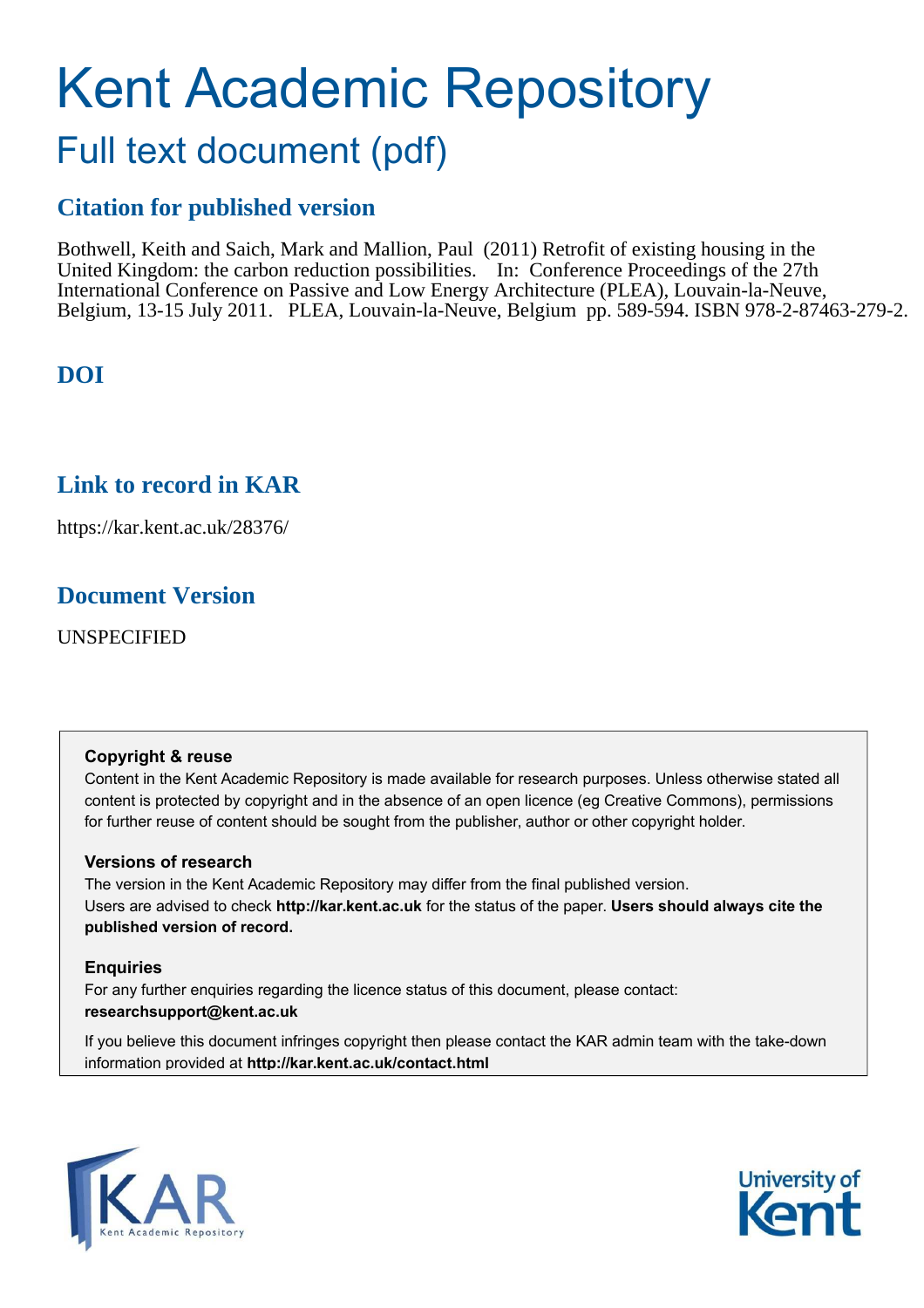# **Retrofit of existing housing in the United Kingdom: the carbon reduction possibilities**

ID number: 132

### $\mathsf{Keith}\,\mathsf{BOTHWELL}^1,$   $\mathsf{Mark}\,\mathsf{SARCH}^2,$   $\mathsf{Paul}\,\mathsf{MALLION}^3$

<sup>1</sup>Kent School of Architecture, University of Kent, Canterbury, UK <sup>2</sup>Green Building Solutions, Canterbury, UK <sup>3</sup>Conker Conservation, Canterbury, UK

*ABSTRACT: Feasibility studies were undertaken into retrofitting three examples of social housing stock to meet the carbon reduction targets of the UK government. The results of energy modelling show that the targets cannot readily be met by the combination of passive means and the use of tried and tested technology. On the dwellings modelled up to 50-60% savings in CO2 were predicted using passive measures combined with established solar thermal technology, at a reasonable cost.*

*To meet the full carbon reduction objectives of the programme it was necessary to employ, in addition to the passive measures, innovative PV-T (Photovoltaic Thermal) panels, whose effectiveness is untested over the long term. The addition of PV-T predicted further carbon savings of around 50% - theoretically making the dwellings net generators of electricity, at significant extra cost.* 

*The buildings were of medium to low architectural quality and the proposals included the application of insulation*  to the outside face of external walls – the most effective location for wall insulation. However, this solution, employing external insulation, is unlikely to be acceptable for a significant proportion of UK housing, much of *which has a higher architectural or historic value.* 

*A key lesson for the retrofit of housing is that, because of both technical and aesthetic considerations, it is highly unlikely to be possible to meet the UK government's carbon reduction objectives by on-site measures alone.* 

*Keywords: retrofit, carbon reductions, social housing.* 

#### **1. INTRODUCTION**

#### **1.1. The Retrofit for the Future programme**

In 2009 the UK Technology Strategy Board launched a competition – *Retrofit for the Future* – for the retrofit of up to one hundred houses owned by registered social landlords (RSLs) [1]. These houses (flats, apartments, maisonettes, and other housing types were not covered by this particular programme) are to act as exemplar projects for the building industry, demonstrating how to meet the UK government's carbon reduction targets. There are 2.34 million low-rise houses and bungalows owned by RSL's in the UK, making this a significant proportion of the 22.2million homes in the UK. [2]

The competition provided up to £20,000 including VAT for the Phase 1 feasibility study, and up to £150,000 including VAT for execution of the works in Phase 2, both grants include all fees and disbursements.

The authors (in collaboration with others) were successful in winning three phase one bids, to research the feasibility of retrofitting individual houses. This paper outlines the results of those feasibility studies and draws some general conclusions on the scope for retrofitting the housing stock as a whole.

#### **1.2. Retrofit standards**

The overall aim of the Retrofit for the Future programme was to identify methods by which the government's commitment – to 80% reductions in CO2 emissions by 2050 in comparison to 1990 Levels– might be met within existing public housing. [3]

Rather than set an 80% reduction target for each house (which would be easy to achieve in a poorly insulated old building, but very difficult in more recent construction) this target was averaged across the housing stock as a whole, resulting in specific absolute energy consumption standards applied to every project.

- The standards required were:
- Max  $CO<sub>2</sub>$  emissions 17kg/m<sup>2</sup>/yr
- Max primary energy use  $-115$ kWh/m<sup>2</sup>/yr

The primary energy consumption figure includes all energy used in the house, including that for appliances (white goods) and consumer electronics.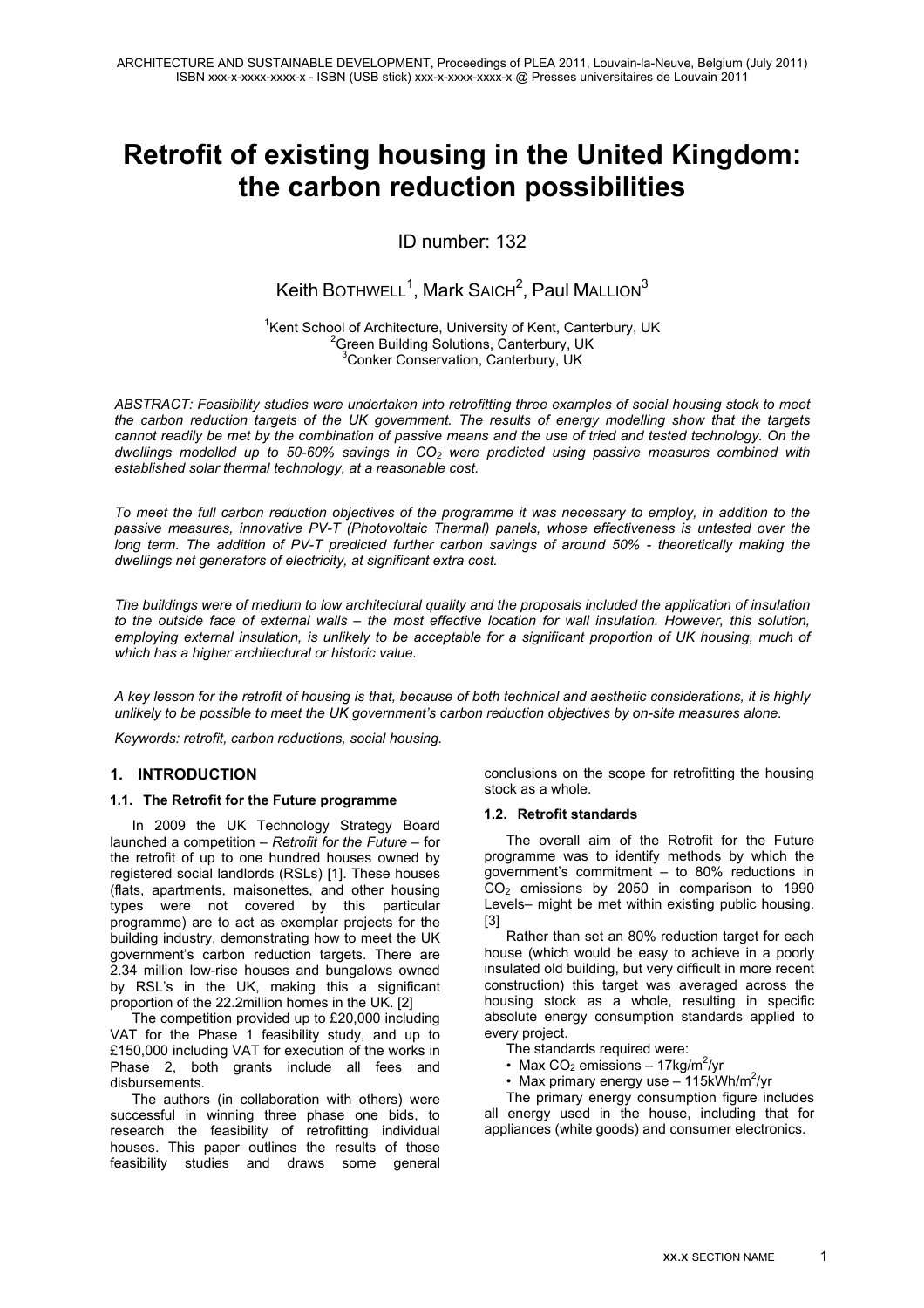#### **2. THE CASE STUDY HOUSES**

The three houses are all located in East Kent and were built between 1947 and 1994. Their architectural quality is of low to medium standard, and therefore there was a great deal of scope, when upgrading the fabric of the buildings, for making changes to their external appearance.



*Figure 1: The Chester house – constructed in 1947 using the Airey method, comprising concrete studs and pre-cast concrete 'weatherboarding'*

The first house (Chester) is an *Airey House* comprising pre-cast concrete frame and cladding panels – fixed in overlapping courses like weatherboarding. (Fig. 1) This house was constructed in 1947 and is one of approximately 26,000 constructed in the UK between 1946 and 1955. Typical problems with the construction method include corrosion of steel tube reinforcement in the concrete posts, failure of concrete weatherboard panels, severe draughts, rain penetration through the cladding, condensation and mould growth.



*Figure 2: The Nine Acres house, constructed in 1950's using the Wimpey no-fines method*

The second house (Nine Acres) was constructed in the 1950s using the Wimpey no-fines method – comprising in-situ cast concrete walls which are then rendered (Fig. 2). No-fines concrete consists of large aggregate (ie, no sand or fine aggregate) and cement only, which can be cast and set very quickly. This construction type often suffers from condensation problems due to lack of insulation, and draughts.

The third house (Grebe) has brick and block cavity walls with partial-fill insulation, and is typical of many thousands constructed in the UK in the 1980s and 1990s. (Fig. 3) It has a suspended concrete beam and block ground floor.



 *Figure 3: Photograph of Grebe – with render and brickfaced cavity wall construction typical of many thousands in the UK*

#### **2.1. Survey information**

In addition to undertaking measured surveys and interviewing tenants on their energy use, we commissioned thermal imaging surveys and airleakage tests at all three properties. The thermal imaging survey revealed, as expected, weaknesses in the construction just below the eaves soffit and at around window openings. The Chester house was particularly weak at the junctions between the 'weatherboard' concrete panels. Air tightness testing was surprisingly good with Grebe (the most recent building) at 5.71m<sup>3</sup>/m<sup>2</sup>hr at 50Pa, compared to  $15.00\,\mathrm{m}^3/\mathrm{m}^2$ hr  $13.37\,\mathrm{m}^3/\mathrm{m}^2$ hr for Chester and Nine Acres respectively.

#### **3. RETROFIT STRATEGY**

Our retrofit strategies were founded on passive design principles, to make major reductions in carbon emissions and achieve comfort in both winter and summer. The aim was to achieve this through upgrading the envelope – by the application of external wall insulation with render finish, and high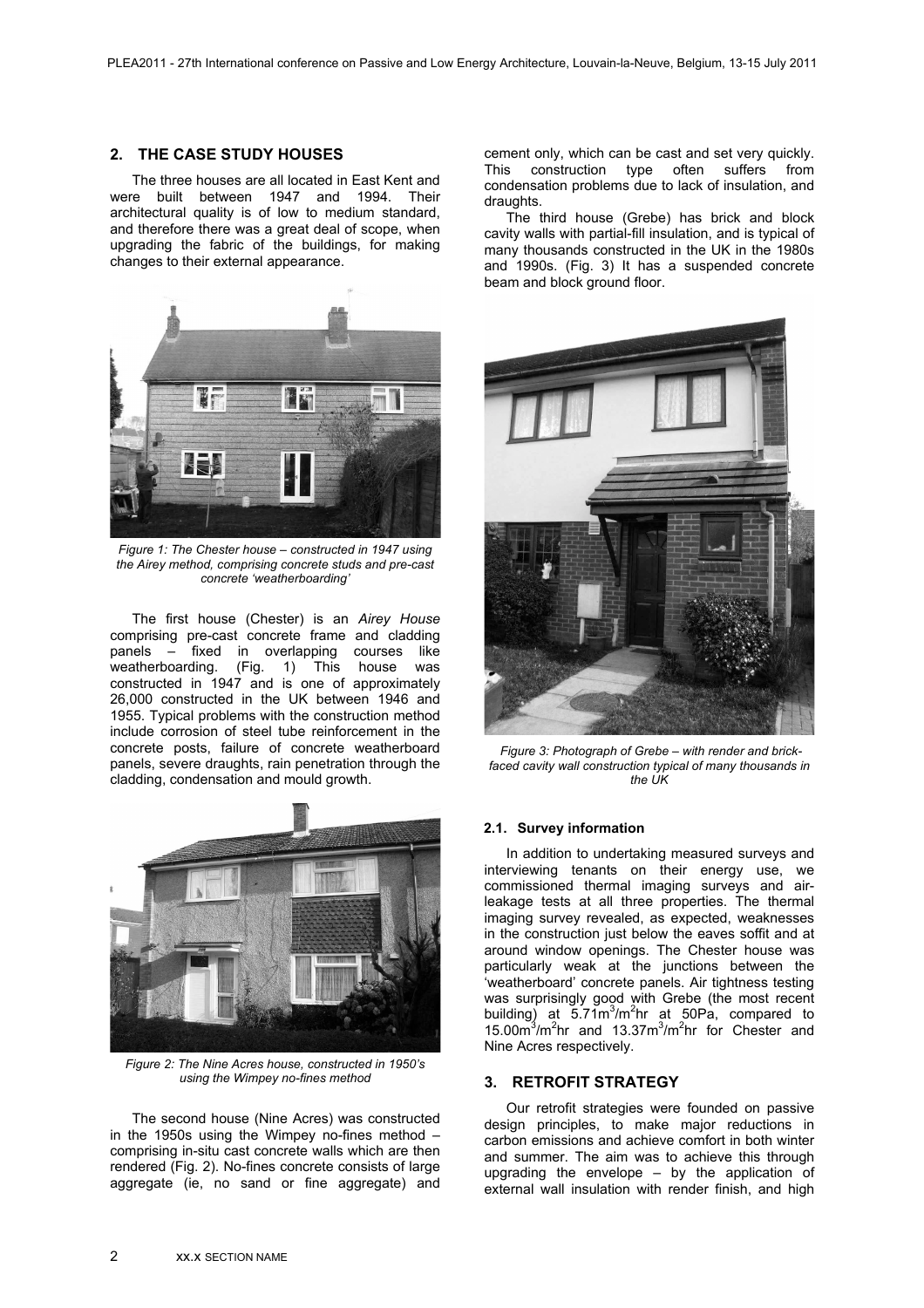performance windows. The buildings would therefore be robust and resilient in the future, not totally dependent on technologies or additional energy supplies.

Roof insulation is provided within the existing loft spaces at ceiling joist level. Internal roof insulation was selected to avoid two particular problems had external roof insulation have selected: 1, the very significant costs of renewing external roof finishes and providing a transfer structure as support for those finishes, and 2, as we were only retrofitting one half of a semi-detached house or an end of terrace house, this would have resulted in stepped roof profile above the party wall with resultant coldbridging problems.

If the entire building were to be retrofitted then it would have been more cost-effective to externally insulate the roofs.

One consequence of the decision to provide internal roof insulation was the need to reduce cold bridging at the eaves where external wall insulation meets the ceiling level insulation. This was achieved by devising an insulating cornice section (manufactured from insulating material such as polystyrene or rigid mineral wool), which maintains a continuous insulation thickness at the junction (see Fig. 5).

In order to meet the demanding carbon reduction standards set, it was necessary to employ renewable energy sources in addition to the passive features. We selected photovoltaic-thermal (PV-T) collectors – a combination of photovoltaic (PV) panels with a flat



 *Figure 4: Air pressure testing was carried out at all three properties*



#### *Figure 5: Proposed eaves detail showing special insulating cornice to reduce cold bridging at wall/roof junctions – illustration shown relates to Grebe*

plate solar collector. This system uses the solar collector as a cooling system for the PV panels, increasing their efficiency, drawing off the excess heat for hot water and space heating.

However, when the proposed technologies are added, deep savings in energy use and carbon emissions can be achieved. Our aim was to explore how far a Retrofit project can go towards zerocarbon, within strict financial limits, and the practical limitations of a refurbishment project which may not have an ideal orientation.

As part of the package to improve the external envelope, the windows and external doors were all to be upgraded with high performance units.

Measures were taken to reduce air leakage in each, such as sealing gaps, holes around services, wall/ceiling junctions, loft hatches, and to new windows and doors

These measures were provided in all three houses and special provisions were made as follows.

#### **3.1. Ventilation**

All dwellings were provided with whole house mechanical ventilation with heat recovery (MVHR) units as part of the proposed services package of upgrade measures.

#### **3.2. Insulation**

On the Chester house it is proposed to use Hemcrete as the external insulation material. This has a particular advantage in this case because it will stabilise the existing pre-cast concrete post structure at the same time as allowing any trapped moisture to escape. It is proposed that the external cladding panels are removed, partially to minimise the overall additional thickness of wall, but also to provide thermal mass by wrapping the Hemcrete material around the existing posts. Additional racking strength will be introduced by installing diagonal steel straps across the post frame.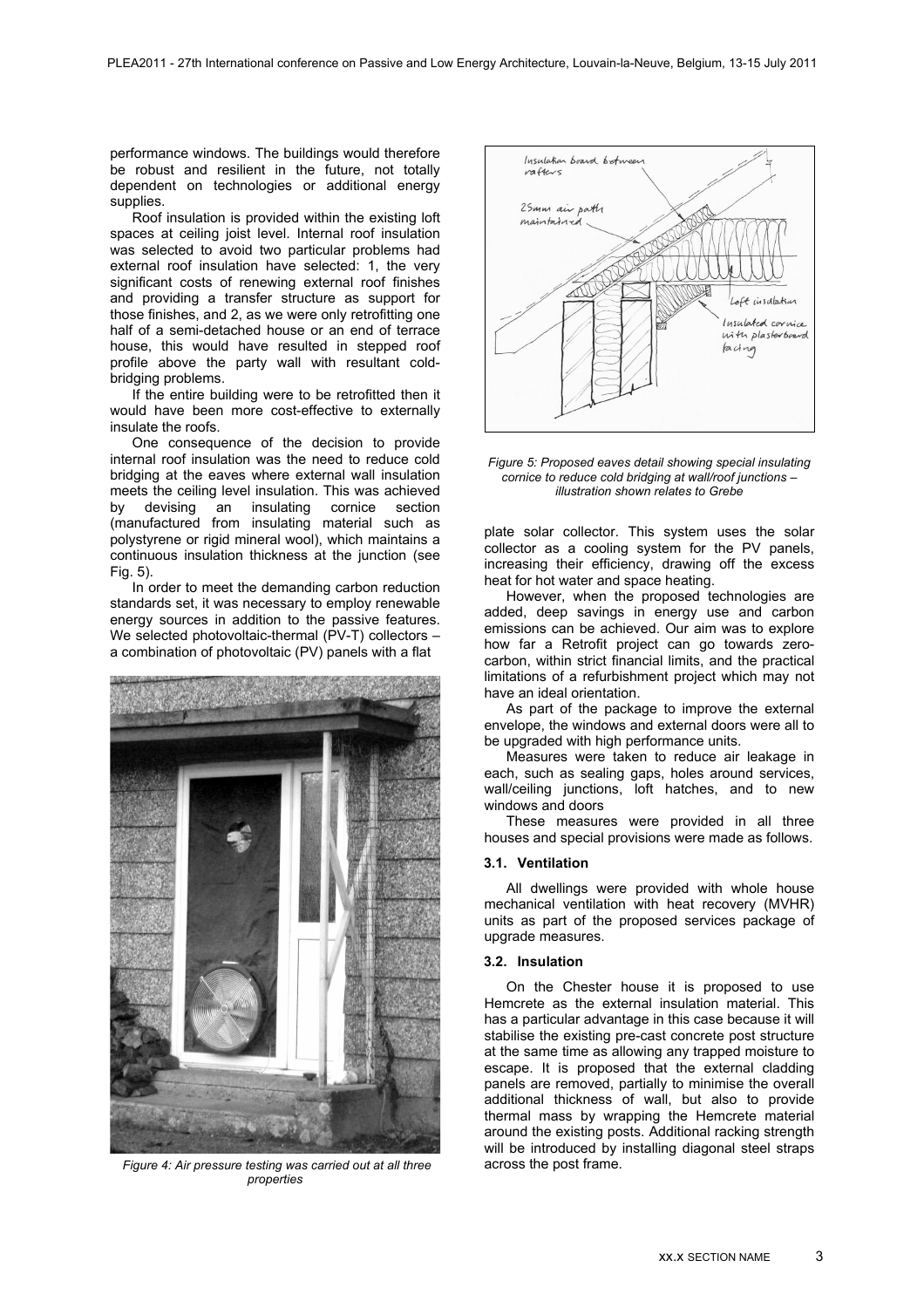With Grebe it is possible to provide a good level of floor insulation: the existing screed will be removed to gain access the beam and block floor, and thick sections of polystyrene insulation will be installed underneath the concrete structure.

The other two houses have solid ground floors, which would be very expensive to upgrade to meet current standards. Therefore a thin layer of cork insulation will be installed, primarily to improve thermal comfort for the tenants, in conjunction with external insulation to the face of the floor slab and insulation to reduce thermal bridging to the floor.

#### **4. MODELLING**

#### **4.1. Methods**

Whole house energy/carbon calculations were carried out using NHER Plan Assessor v4.4 (SAP 2005) and 'corrected' using SAP-extension-forwhole-house-energy-v1.6.xls which adjusts the SAP results to include household appliances and increases internal temperatures which are suggested to increase as running costs reduce. The SAP extension worksheet was supplied and its use required by the Retrofit for the Future competition rules. The results from the SAP worksheets are shown in tables 1-3 inclusive.

SAP (Standard Assessment Procedure) is the methodology adopted by the UK government for assessing the energy conservation compliance of new dwellings under the Building Regulations and producing Energy Performance Certificates. SAP has developed over many tears from its early origins as the BRE Domestic Energy Model (BREDEM). SAP is standardised with respect to location, weather and occupancy. It is useful for assessing the relative improvements of various envelope and services scenarios. NHER (National Home Energy Rating) plan assessor is one of several software packages which produce SAP output data but, in addition, it models occupancy type, location and some domestic appliance use. NHER therefore gives a more accurate prediction of running cost and resultant  $CO<sub>2</sub>$ emissions.

U-value calculations were carried out in accordance with BR443 on Build Desk v3.4 software. U-values for the existing thermal elements were based on generic materials from the software library. The make-up of the existing thermal elements were based on reasonable assumptions, site inspection, and historical evidence. The U-values of upgraded thermal elements were based on calculations of chosen solutions/materials and recognized thermal performances.

System performance for the PV-T was based on manufacturers data and some degree of verification from initial results from a recent installation –<br>however SAP inputting doesn't currently however SAP inputting doesn't currently accommodate this technology – so an equivalent PV and separate solar thermal was inputted. This approach does not include the space heating savings that the system provides – therefore additional energy and  $CO<sub>2</sub>$  savings are expected.

Thermal bridging of 0.04 W/mK was assumed throughout – based on earlier studies of another project using similar detailing.

#### **4.2. Results**

Assessing the benefit of individual measures can be misleading. For example, if MVHR is added to an unimproved leaky building energy costs and resultant  $CO<sub>2</sub>$  emissions will rise – if added to a well insulated and airtight building significant savings are realised. Similarly greater savings will be realised if the heating is upgraded in a poorly insulated building than a well insulated one.

It is also virtually impossible to separate the benefits of thermal bridging and air-tightness measures from envelope improvements. Therefore simple packages of measures were assessed

Thermal modelling was undertaken for a variety of technologies, exploring the energy savings that would result from different measures. Three combinations of measures, or scenarios, are summarised in the tables below, in addition to the base case. These are for the following:

- **Base case** the house in its present condition
- ¥ Base case **+ envelope** improvements external insulation and render, triple glazed windows, and resultant improvements to airtightness and thermal bridging
- As above **+ services** Replacement boiler, improved controls and lagging, increased low energy lighting provision, MVHR unit plus solar thermal panels for hot water.
- ¥ As above **+ PV-T** system Photovoltaic Thermal panels plus thermal store.

*Table 1: Comparison of SAP results for Chester under different scenarios*

|               | Space<br>heating<br>demand<br>$(kWh/m^2/yr)$ | Whole<br>house<br>primary<br>energy<br>demand | Overall<br>carbon<br>emissions<br>(kgCO <sub>2</sub> /m <sup>2</sup> /yr) |
|---------------|----------------------------------------------|-----------------------------------------------|---------------------------------------------------------------------------|
|               |                                              | $(kWh/m^2/yr)$                                |                                                                           |
| Base          | 150.14                                       | 432.66                                        | 64.9                                                                      |
| +<br>envelope | 32.98                                        | 144.53                                        | 24.06                                                                     |
| + services    | 26.40                                        | 90.86                                         | 14.87                                                                     |
| + PVT         | 26.40                                        | 11.66                                         | $-1.2$                                                                    |

*Table 2: Comparison of SAP results for Nine Acres under different scenarios*

|               | Space<br>heating<br>demand<br>$(kWh/m^2/yr)$ | Whole<br>house<br>primary<br>energy<br>demand<br>$(kWh/m^2/yr)$ | Overall<br>carbon<br>emissions<br>(kgCO <sub>2</sub> /m <sup>2</sup> /yr) |
|---------------|----------------------------------------------|-----------------------------------------------------------------|---------------------------------------------------------------------------|
| Base          | 111.69                                       | 331.91                                                          | 54.88                                                                     |
| +<br>envelope | 28.86                                        | 141.23                                                          | 23.25                                                                     |
| + services    | 17.10                                        | 82.24                                                           | 13.37                                                                     |
| + PVT         | 17.10                                        | -63.87                                                          | $-16.06$                                                                  |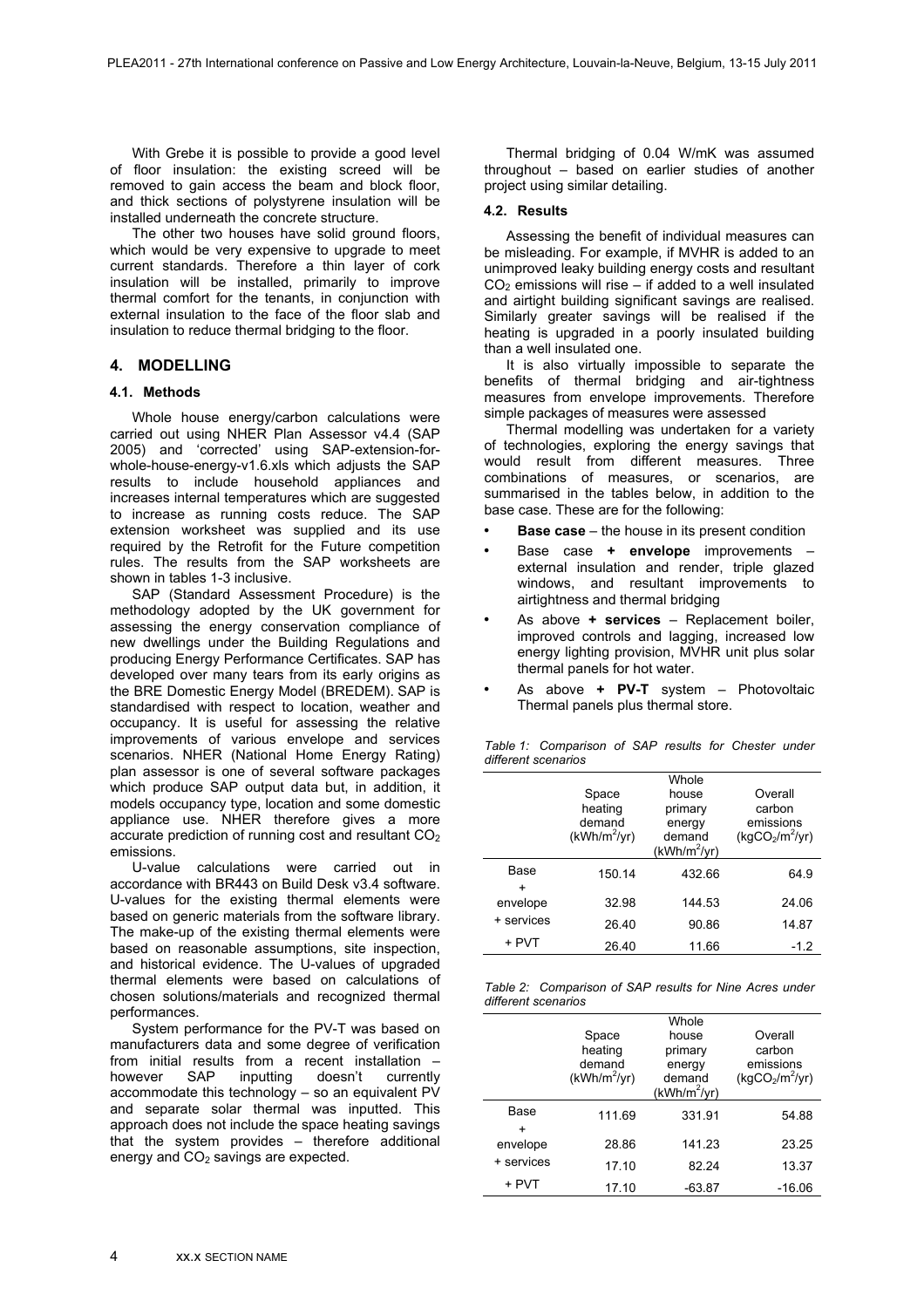| Table 3: Comparison of SAP results for Grebe under |  |  |  |
|----------------------------------------------------|--|--|--|
| different scenarios                                |  |  |  |

|                    | Space<br>heating<br>demand<br>$(kWh/m^2/yr)$ | Whole<br>house<br>primary<br>energy<br>demand<br>$(kWh/m^2/yr)$ | Overall<br>carbon<br>emissions<br>(kgCO <sub>2</sub> /m <sup>2</sup> /yr) |
|--------------------|----------------------------------------------|-----------------------------------------------------------------|---------------------------------------------------------------------------|
| Base               | 91.12                                        | 249.44                                                          | 41.6                                                                      |
| $\div$<br>envelope | 24.69                                        | 128.54                                                          | 21 22                                                                     |
| + services         | 12.9                                         | 76.39                                                           | 12.39                                                                     |
| + PVT              | 12.9                                         | $-63.49$                                                        | $-15.8$                                                                   |



*Figure 6: Chester SAP results*



*Figure 7: Nine Acres SAP results*



*Figure 8: Grebe SAP results*

#### **4.3. Cost benefit analysis**

A cost benefit analysis was carried out for each measure individually and as groups of related measures using a spreadsheet. All cost and  $CO<sub>2</sub>$ savings used in the analysis were from the standard SAP 2005 worksheets.

Looking at simple pay-back periods (cost of measure/s divided by fuel cost saving from measure) results were both surprising and disappointing;

Payback for improvements to the envelope only ranged between 122 yrs and 385 years, improved envelope plus improved services and solar thermal ranged between 129 and 347 years and the scenario including the PV-T ranged between 147 and 207 years.

| houses | rapid i. Thonago poroomago roddonono dorooo am imoo |       |         |  |
|--------|-----------------------------------------------------|-------|---------|--|
|        |                                                     | Whole |         |  |
|        | Space                                               | house | Overall |  |

*Table 4: Average percentage reductions across all three* 

| DATA       | Space<br>heating<br>demand<br>(%) | house<br>primary<br>energy<br>demand<br>(%) | Overall<br>carbon<br>emissions<br>$(\% )$ |
|------------|-----------------------------------|---------------------------------------------|-------------------------------------------|
| Base       | 100.00                            | 100.00                                      | 100.00                                    |
| + envelope | 24.97                             | 42.50                                       | 43.48                                     |
| + services | 15.68                             | 25.47                                       | 25.69                                     |
| + PVT      | 15.68                             | $-14.00$                                    | $-23.03$                                  |



*Figure 9: Average percentage reductions in heating, energy and CO2 across all three houses*

The lowest pay back periods for the envelope only scenario was for the Chester Ave house which was by far the worst dwelling in its unimproved state.

Generally, payback periods improve with the added services improvements but the improvement is not significant.

With paybacks periods of this length a number of things should be considered: building services (MVHR, lights, boilers etc) will need to be replaced several times and will therefore increase the cost of the measures. It is possible that the replacements will be more efficient but this is not likely to have any significant impact on the results.